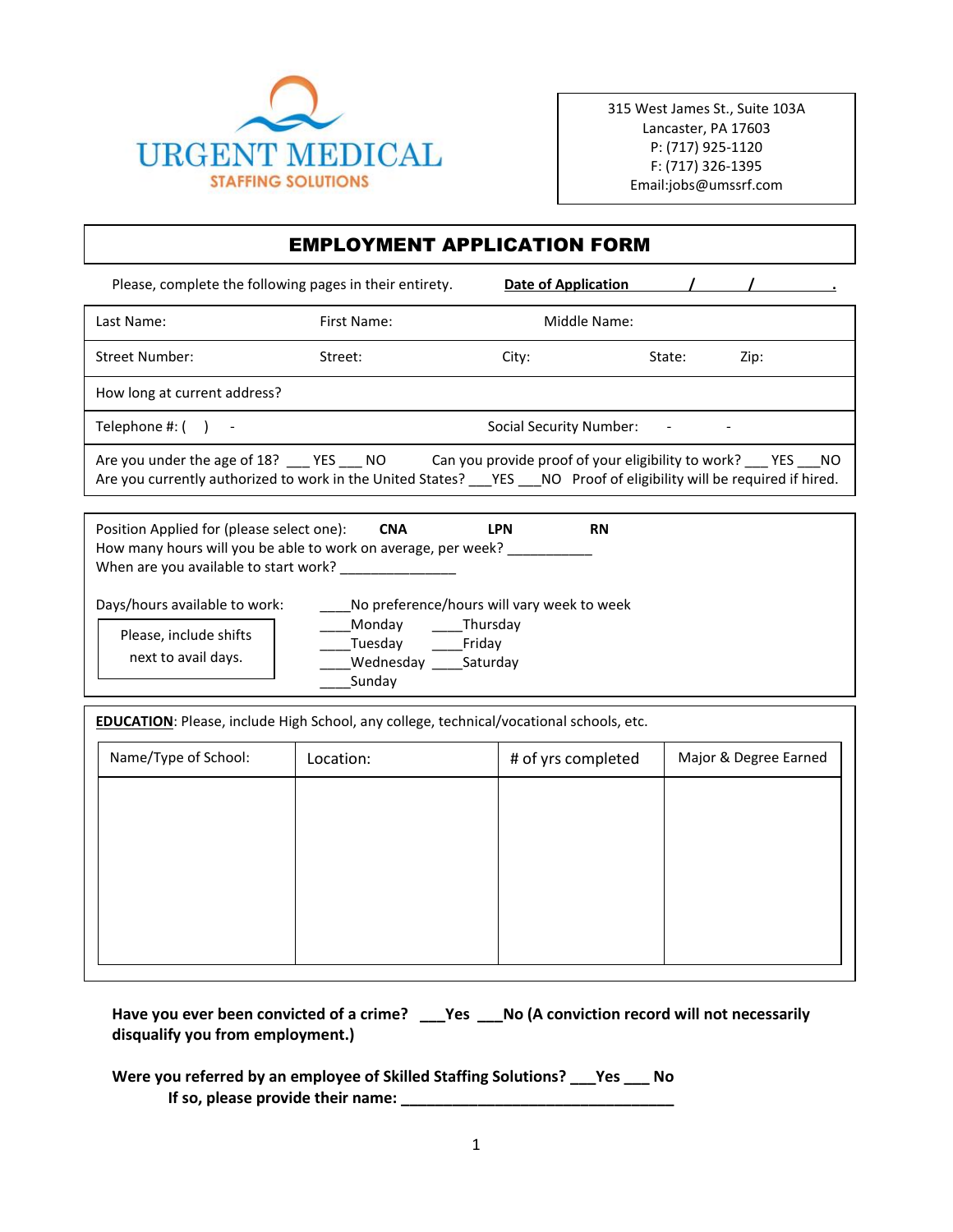

| Are you CURRENTLY a member of the armed forces? ___ Yes ___ NO<br>If yes, what is your specialty? _______________Date Entered: ____________________Discharged: ________________ |       |                                                                                                                |            |  |  |  |
|---------------------------------------------------------------------------------------------------------------------------------------------------------------------------------|-------|----------------------------------------------------------------------------------------------------------------|------------|--|--|--|
| <b>WORK EXPERIENCE</b><br>Please, provide a list of your work experience, beginning with your current or most recent job held. If you were                                      |       |                                                                                                                |            |  |  |  |
| self-employed, please give firm name. You may use the back of this sheet if additional space is needed.                                                                         |       |                                                                                                                |            |  |  |  |
| <b>Most Recent:</b>                                                                                                                                                             |       |                                                                                                                |            |  |  |  |
| <b>Name of Employer:</b>                                                                                                                                                        |       |                                                                                                                | Job Title: |  |  |  |
| Address:                                                                                                                                                                        | City: | State: Zip:                                                                                                    |            |  |  |  |
| Phone Number:                                                                                                                                                                   |       |                                                                                                                |            |  |  |  |
| Employment Date: From: To: To: Pay/Salary: Pay/Salary:                                                                                                                          |       |                                                                                                                |            |  |  |  |
|                                                                                                                                                                                 |       |                                                                                                                |            |  |  |  |
|                                                                                                                                                                                 |       |                                                                                                                |            |  |  |  |
| <b>Name of Employer:</b>                                                                                                                                                        |       |                                                                                                                | Job Title: |  |  |  |
| Address:                                                                                                                                                                        | City: | State: when the state of the state of the state of the state of the state of the state of the state of the sta | Zip:       |  |  |  |
| Phone Number:                                                                                                                                                                   |       |                                                                                                                |            |  |  |  |
| Employment Date: From: To: To: To: Pay/Salary: Pay/Salary:                                                                                                                      |       |                                                                                                                |            |  |  |  |
| Name of Last Supervisor:                                                                                                                                                        |       | Contact Number: Contact 2014                                                                                   |            |  |  |  |
| Reason for leaving, please be specific: Notified a state of the state of the state of the state of the state of                                                                 |       |                                                                                                                |            |  |  |  |
| <b>Name of Employer:</b>                                                                                                                                                        |       |                                                                                                                | Job Title: |  |  |  |
| Address:                                                                                                                                                                        | City: | State:                                                                                                         | Zip:       |  |  |  |
| Phone Number:                                                                                                                                                                   |       |                                                                                                                |            |  |  |  |
|                                                                                                                                                                                 |       |                                                                                                                |            |  |  |  |